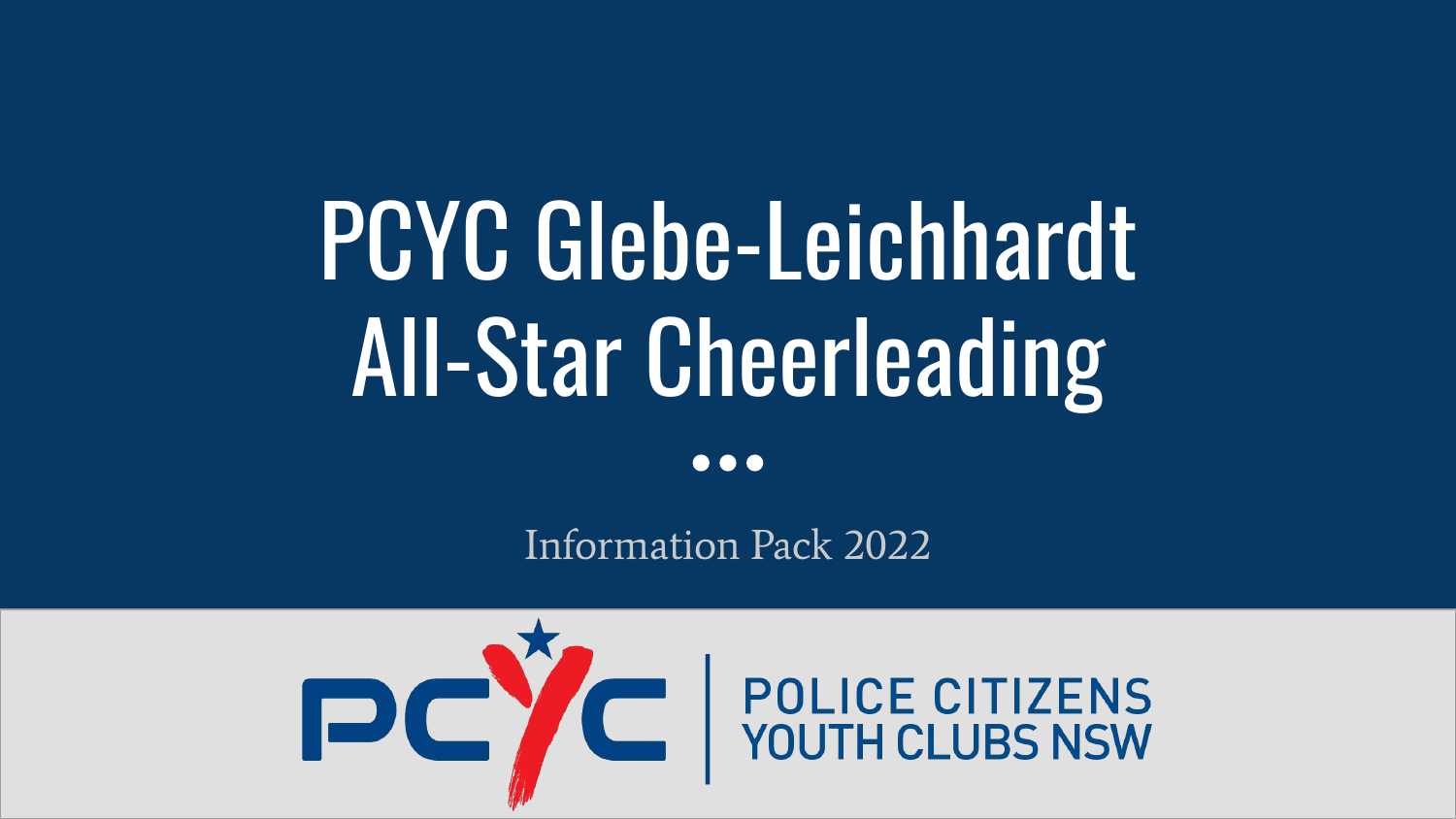# Welcome

The Glebe-Leichhardt PCYC Cheerleading program trains out of a brand new, fully equipped, gymnastics facility in Sydney's Inner West on a 12m x 12m sprung floor.

#### **Our Coaching Staff**

Coach Mel has been coaching & choreographing cheer since 1999 for all-star, professional sports, scholastic teams, stage, and television. She has travelled the globe as a judge to countries such as Indonesia, Malaysia, New Zealand, France, and the USA for the ICU World Championships.

Coach Gaia is a relative newcomer to cheerleading, however that hasn't stopped her from winning an impressive 4 National Championship titles. She is currently training towards Worlds 2023 with her Co-Ed team and has been coaching acro & tumbling for the past 4 years.

Coach Zoe is a former Australian National Team athlete who competed at the 2011 ICU & IASF World Championships in Orlando, Florida. She is also the former coach of RMIT University, Wingham High School, and Taree PCYC Cheerleading.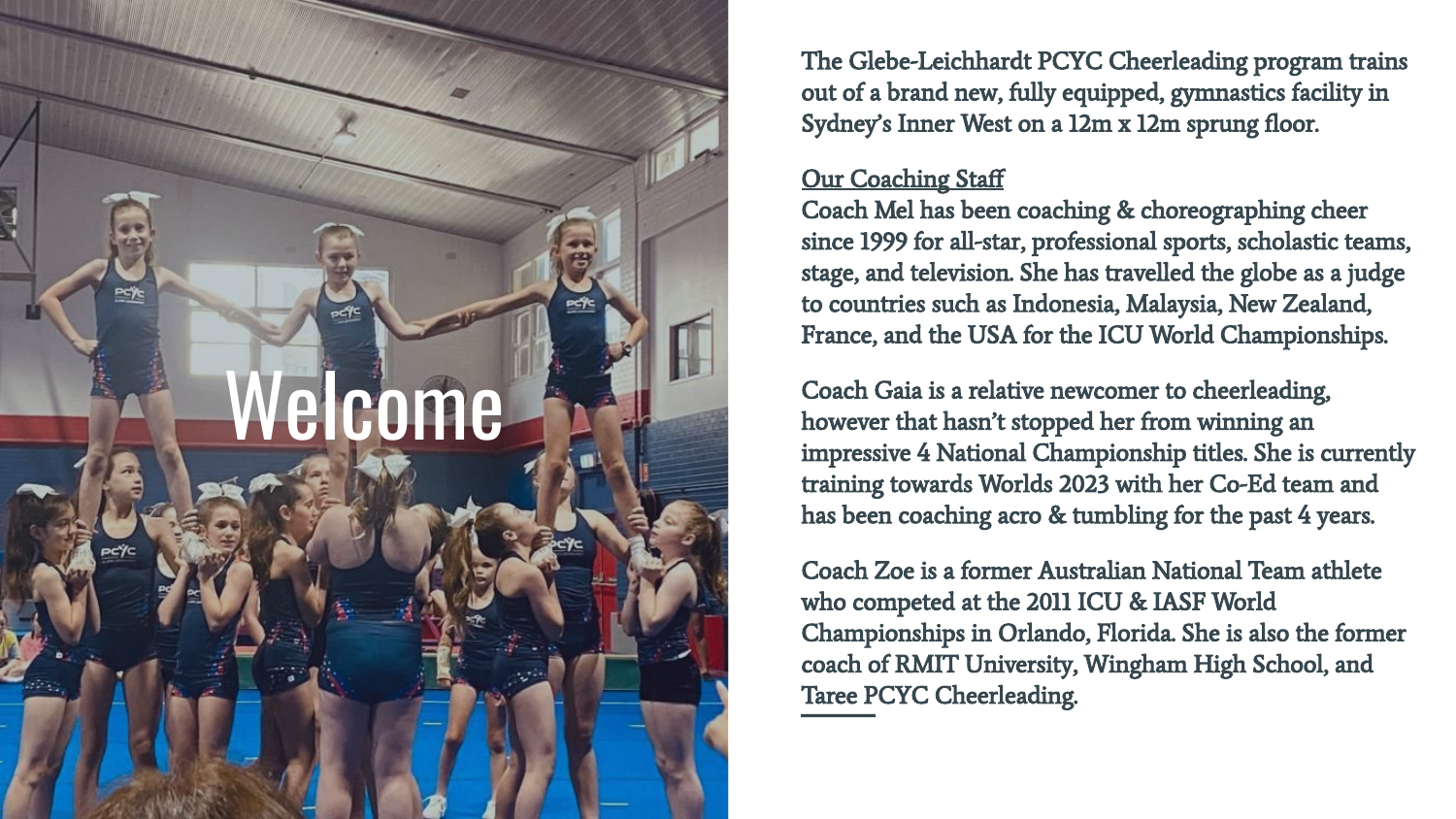# What is All-Star Cheerleading?

All-Star Cheerleading is a dynamic and demanding sport that encompasses a variety of different gymnastics tumbling, acrobatic stunting, jumps, and dance performed in a 2:00-2:30 minute choreographed routine.

### Benefits of All-Star Cheerleading:

- Coordination
- Strength
- Flexibility
- **Fitness**
- Team Work
- Goal Setting
- Social Skills
- Mental Toughness
- Commitment
- ... and many more!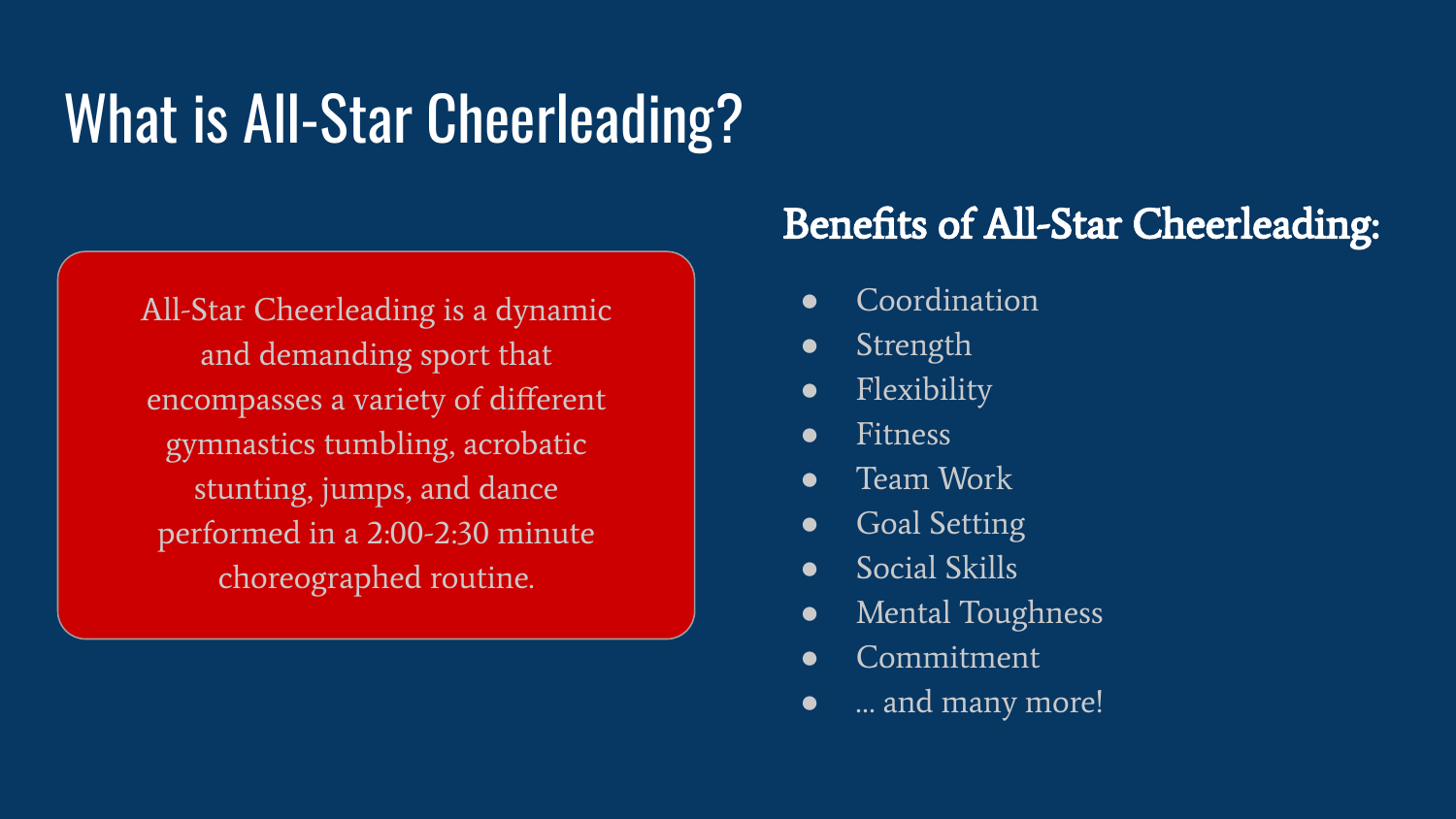## Competitive or Recreational Cheerleading?

### Competitive & Semi-Competitive

- 2 classes per week on Monday afternoon & Saturday morning (2.5 hours total)
- Full year commitment
- Suitable for beginner & advanced athletes of all ages - everyone makes a team!
- Attend 2-4 competitions during the season
- Athletes are required to attend a 2 day in-house choreography camp in addition to regular team training

### Recreational

- 1-2 one hour classes per week on Monday afternoon & Saturday morning
- Register on a per term basis
- Suitable for beginners or athletes that want to cheer for fun
- No competitions
- Classes include a variety of cheer technique, tumbling, stunt, jumps, and dance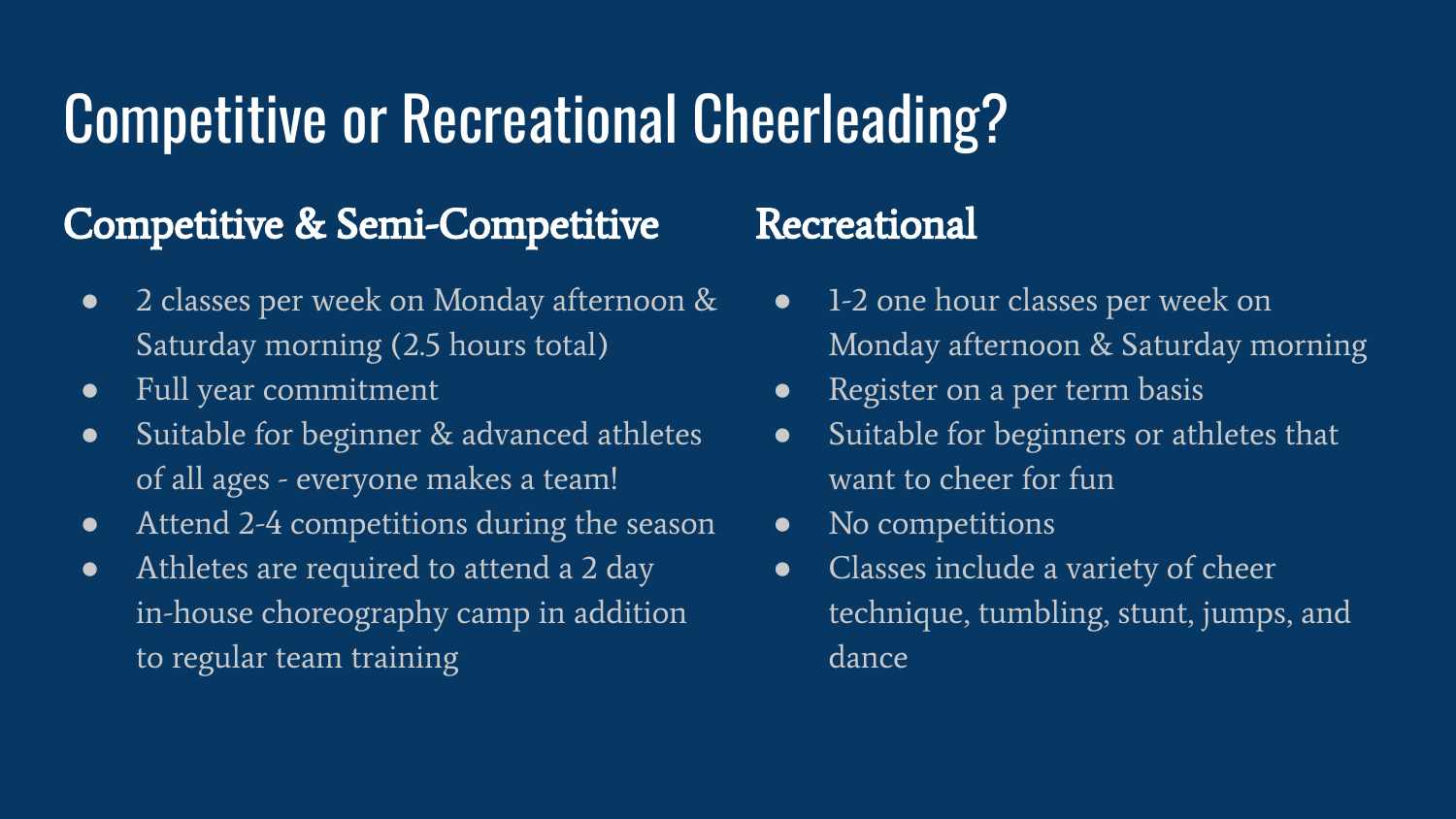## All-Star Competitive & Semi-Competitive Tryout and Training Schedule

We believe that all athletes who wish to compete in cheerleading should be given the opportunity.

Instead of "Tryouts" the first 6 weeks of Term 1 will be used to get to know each athlete to determine the best team for them based on their age, attitude, athletic ability, adaptability, and attendance. This will allow our coaches to assess each athlete in a low stress environment rather than in just a couple of hours.

At the end of the 6 weeks, athletes will be offered a position on either our Semi-Competitive or Competitive Team\* training on Saturday morning.

We are excited to be offering dedicated tumbling classes on Monday afternoons. Please note that tumbling classes are compulsory for ALL competitive athletes and optional for recreational cheer athletes.

<sup>\*</sup> Final team levels & ages will be based on program athletes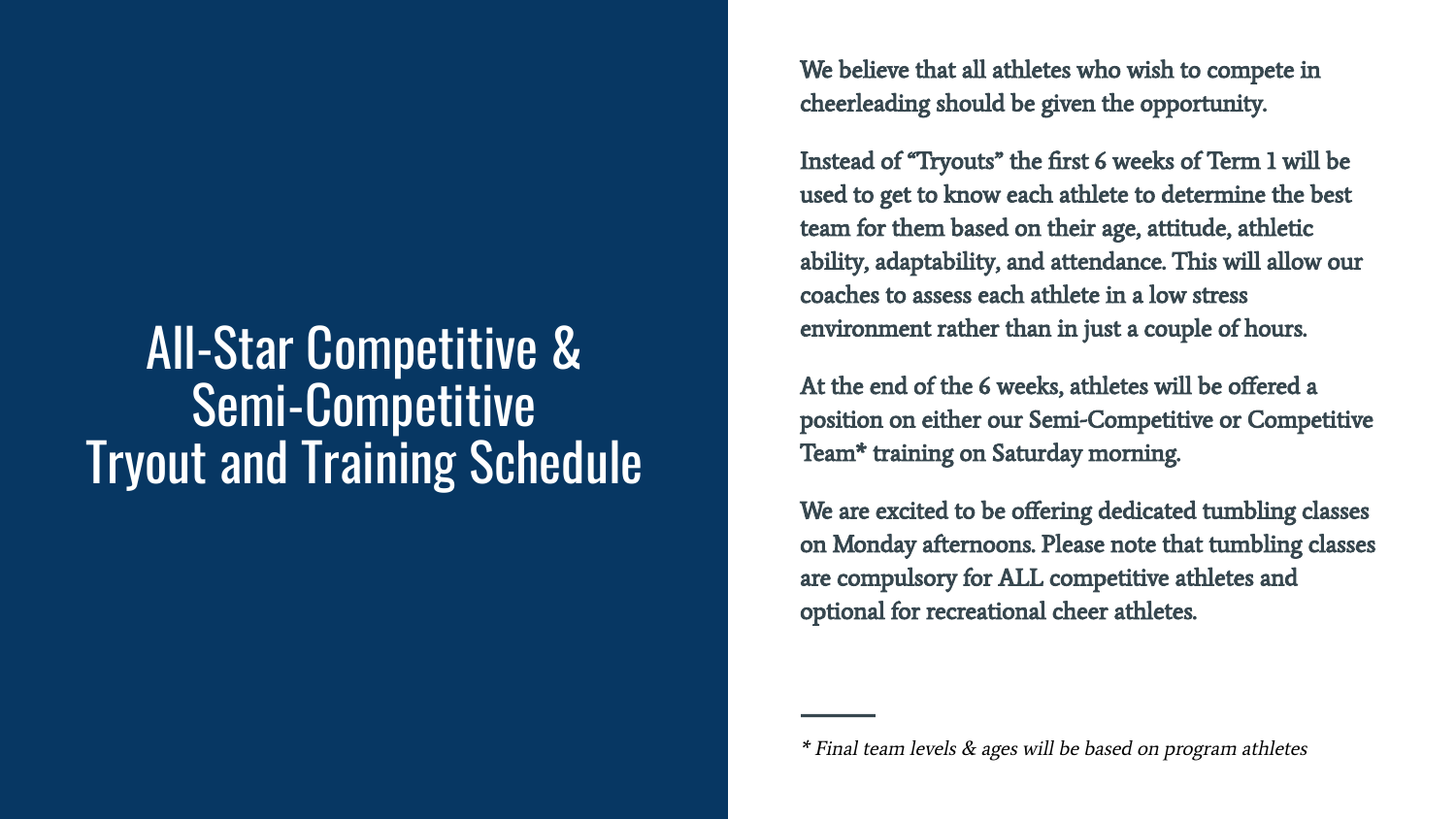### Cheer & Tumbling Class Times and **Descriptions**

Rec Cheer - Monday 4-5pm and/or Saturday 9-10am Cheer for fun! No competitions no pressure. Term by term commitment.

Tumbling Foundations - Monday 5-6pm Beginners or athletes working on foundation skills such as cartwheels, handstands, and bridges. No prerequisites.

Tumbling Level 2 - Monday 6-7pm Prerequisites: front leg split within 10cm of the ground, clean cartwheel, forward and/or backward walkover, round off with a strong rebound.

Semi-Competitive - Saturday 10am-11:30am Perfect for younger athletes or absolute beginners who wish to compete. Full year commitment.

Competitive - Saturday 11:30am-1pm For older athletes or advanced younger athletes who wish to compete. Full year commitment.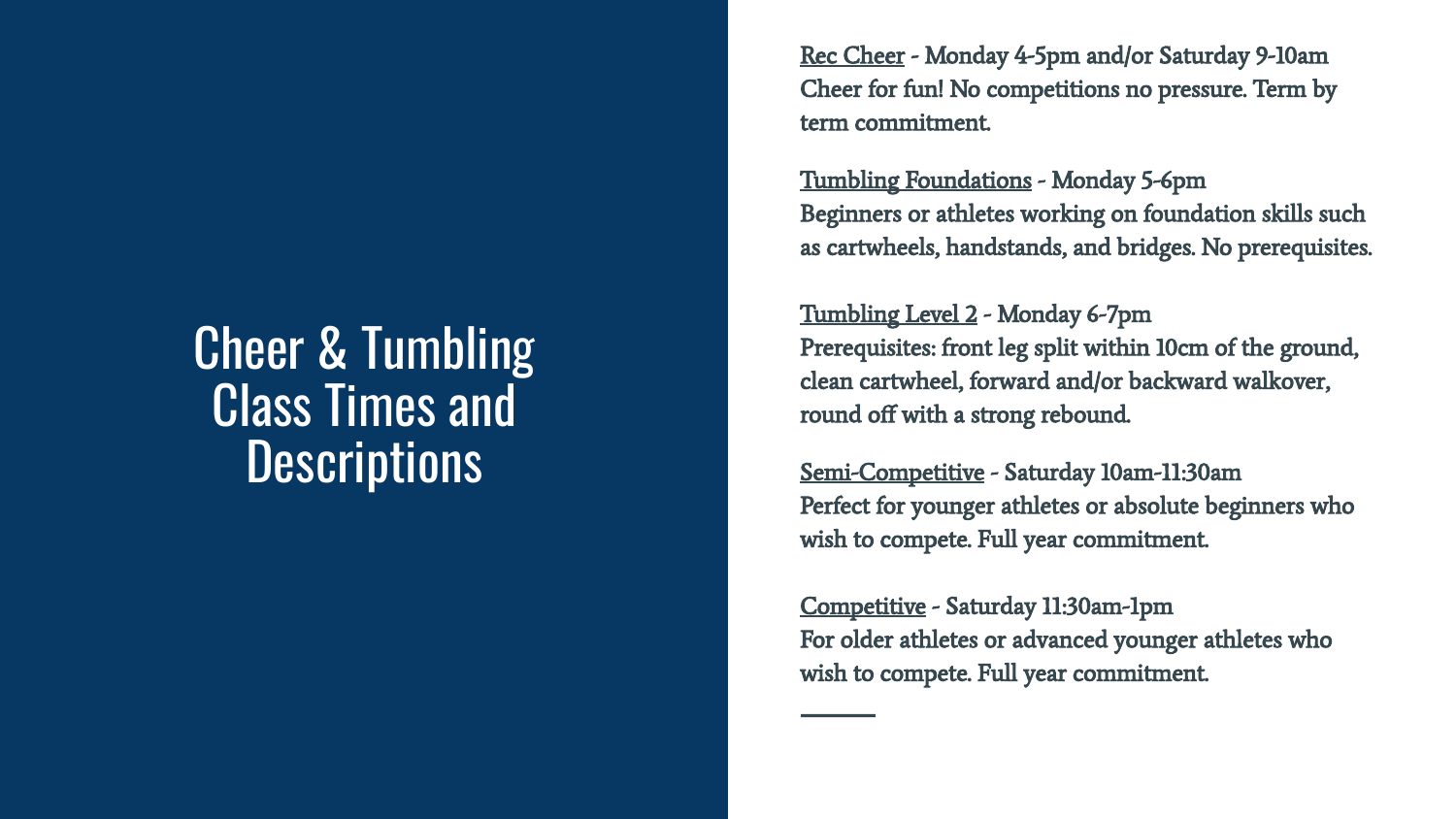# 2022 Important Dates

#### Term Dates

| Term 1: | Monday 31 January - Sunday 10 April            |
|---------|------------------------------------------------|
| Term 2: | Monday 25 April - Sunday 3 July                |
|         | 2 x Choreography days for competitive athletes |
| Term 3: | Monday 18 July - Sunday 25 September           |
| Term 4: | Monday 10 October - Sunday 18 December         |

### Competition Dates (tentative)

### Public Holidays & Extra Training

We do not run classes on official public holidays. Occasionally we may require additional training sessions in the lead up to competitions during the school terms.

We will do our best to give parents & carers as much advance notice as possible in the event of extra sessions being required.

Term 3: July 30 & 31 - DCE State Championships @ Blacktown Sports & Leisure Centre September 9, 10, & 11 - AASCF State Championships @ Sydney Olympic Park

Term 4 October 22 & 23 - DCE National Championships @ Blacktown Sports & Leisure Centre November 11, 12, & 13 - CheerBrandz Super Nationals @ Sydney Olympic Park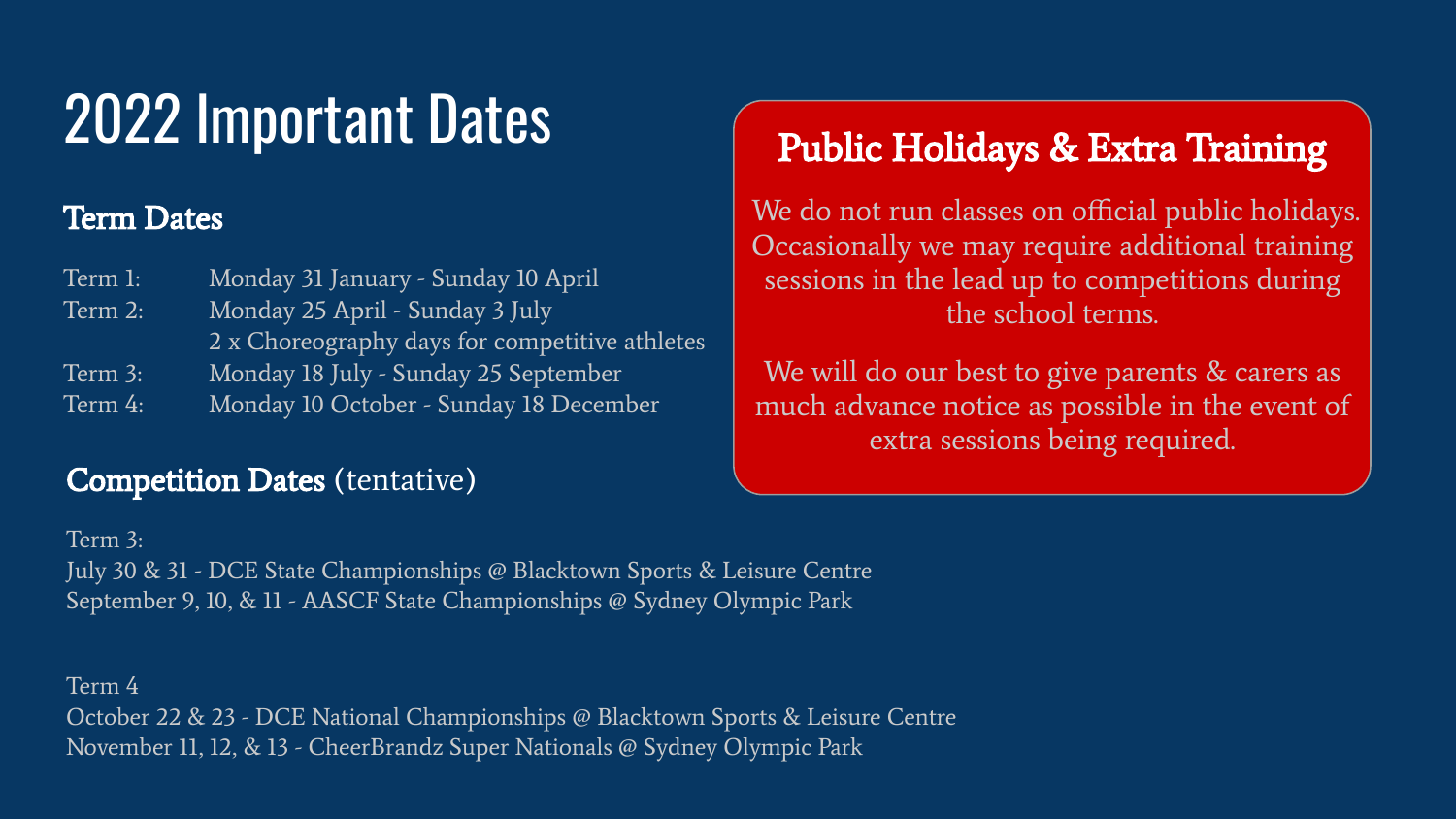# Program Fees & Costs

#### Competitive & Semi-Competitive Teams

- Training Fees (per term): \$304
- T1 Annual Athlete Registration (includes athlete insurance & admin fees) \$30
- T1 Training Uniform (same as 2021) Compulsory Shorts \$35 & Singlet \$45 / Optional Tights \$70 and Crop Top \$35
- T1 Competition Bow (same as 2021) \$20
- T2 Competition Uniform \$200-\$250
- T2 Two Day Choreography Camp & Music \$180
- T2 & T3 Competition Entry Fees \$55-\$110 per competition

#### Recreational Classes

- Training Fees (per term): \$200 (one day) or \$275.50 (two days)
- T1 Annual Athlete Registration (includes athlete insurance & admin fees) \$30
- T1 Training Uniform (same as 2021) Compulsory Shorts \$35 & Singlet \$45 / Optional Tights \$70 and Crop Top \$35
- $\bullet$  T1 Team Bow (same as 2021) \$20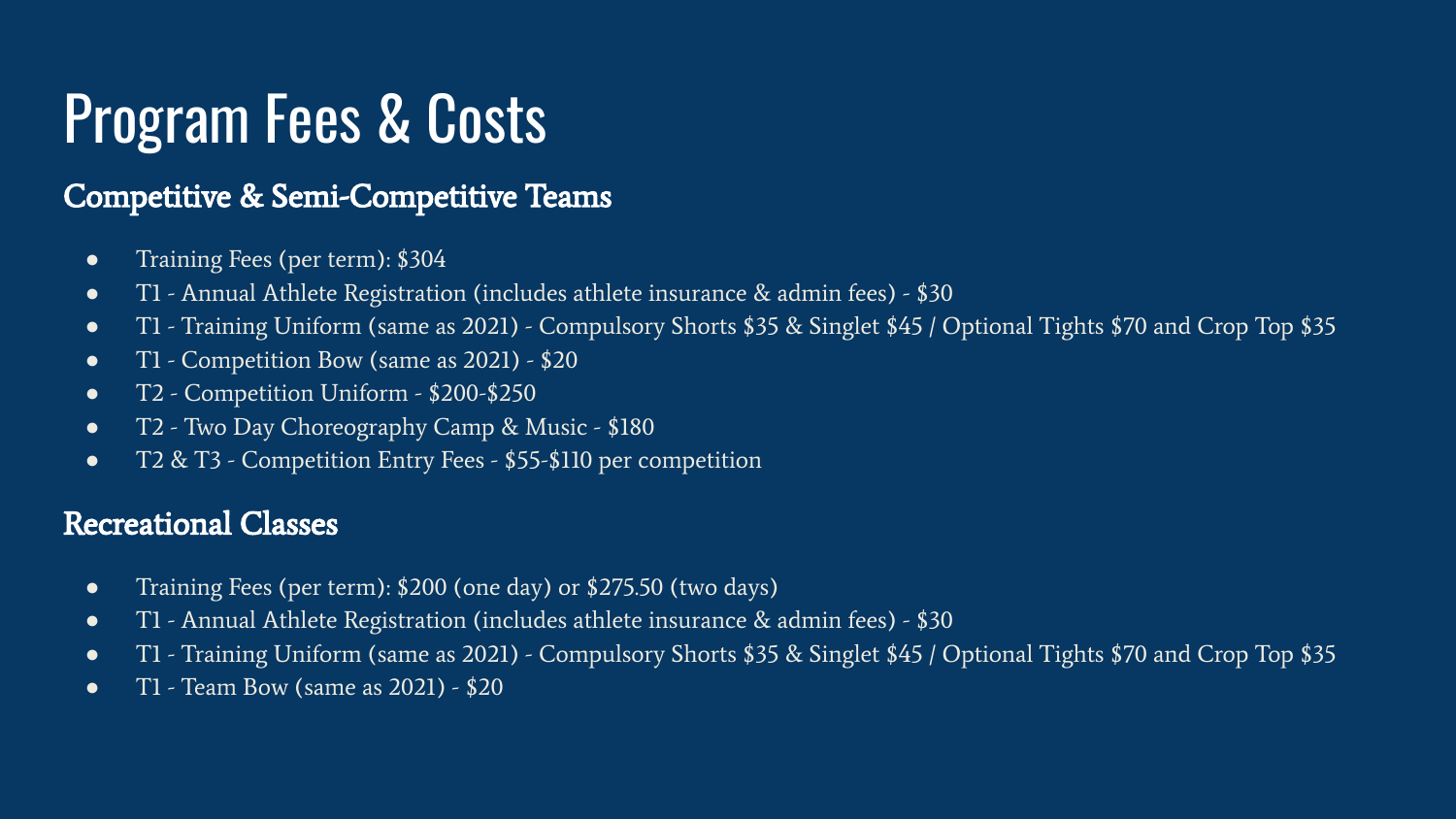# Payment Schedule & Expectations

Once competitive team placements have been made and accepted athletes and/or parents will receive final details of team costs, fees, and 2022 due dates. Upfront or bulk payments are welcome.

#### Joining a competitive team is a yearlong commitment. Please take this into account when enrolling for 2022 classes.

We understand that competitive cheerleading can be a costly sport. If you foresee any issues with payment dates or costs we may be able to arrange payment plans, but this is on a case by case basis.

If an athlete is absent from training, you will not be refunded for that training. If you are on an extended holiday of 2 or more weeks, or suffering from a serious injury preventing you from training we can arrange payments to be put on hold but this must be communicated in writing via email prior (at least 2 weeks for holidays). Clearance from a certified medical professional is required to resume training. We do NOT accept verbal notice, nor messages via social media, text message, or whatsapp.

If you choose to discontinue a team, you must communicate in writing (email) your intentions with acceptable notice. You are required to pay for the remainder of the current term fees for that team if you leave part way through a term. No refunds will be given.